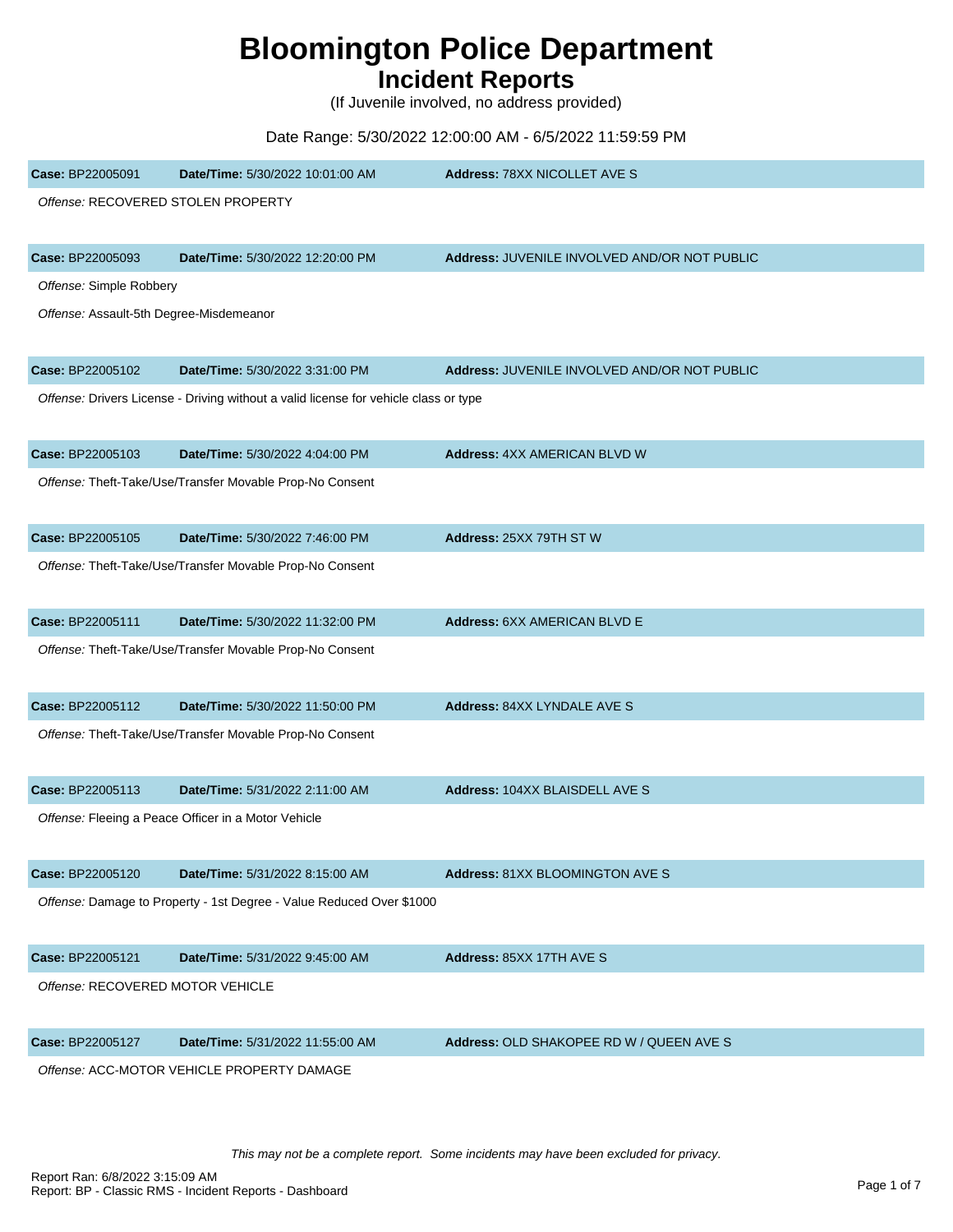| Case: BP22005128                                                                                   | Date/Time: 5/30/2022 7:00:00 AM                                                     | <b>Address: 78XX COMPUTER AVE S</b>          |
|----------------------------------------------------------------------------------------------------|-------------------------------------------------------------------------------------|----------------------------------------------|
|                                                                                                    | Offense: Theft-Take/Use/Transfer Movable Prop-No Consent                            |                                              |
| Case: BP22005129                                                                                   | Date/Time: 5/31/2022 12:07:00 PM                                                    | Address: 79XX SOUTHTOWN CTR                  |
|                                                                                                    | Offense: Theft-Take/Use/Transfer Movable Prop-No Consent                            |                                              |
| Case: BP22005131                                                                                   | Date/Time: 5/31/2022 12:18:00 PM                                                    | Address: 51XX 82ND ST W                      |
|                                                                                                    | Offense: Theft-Take/Drive Motor Vehicle-No Owner Consent                            |                                              |
|                                                                                                    | Offense: Criminal Vehicular Operation - Bodily harm - Gross Negligence              |                                              |
|                                                                                                    | Offense: Fleeing a Peace Officer in a Motor Vehicle                                 |                                              |
| Offense: RECOVERED MOTOR VEHICLE                                                                   |                                                                                     |                                              |
| Case: BP22005134                                                                                   | Date/Time: 5/31/2022 2:15:00 PM                                                     | <b>Address: 49XX AMERICAN BLVD W</b>         |
|                                                                                                    | Offense: Theft-Take/Use/Transfer Movable Prop-No Consent                            |                                              |
| Case: BP22005136                                                                                   | Date/Time: 5/31/2022 3:08:00 PM                                                     | Address: 98TH ST W / GIRARD AVE S            |
|                                                                                                    | Offense: ACC-MOTOR VEHICLE PROPERTY DAMAGE                                          |                                              |
| Case: BP22005146                                                                                   | Date/Time: 5/31/2022 7:09:00 PM                                                     | <b>Address: 86XX NICOLLET AVE S</b>          |
|                                                                                                    | Offense: Fleeing a Peace Officer in a Motor Vehicle                                 |                                              |
| Case: BP22005148                                                                                   | Date/Time: 5/31/2022 7:55:00 PM                                                     | Address: 81XX 24TH AVE S                     |
|                                                                                                    | Offense: Drugs - 5th Degree - Possess Schedule 1,2,3,4 - Not Small Amount Marijuana |                                              |
|                                                                                                    | Offense: Counterfeiting of currency - Uttering or possessing.                       |                                              |
| Offense: MISC OFCR AUTO LICENSE PLATE READER                                                       |                                                                                     |                                              |
|                                                                                                    | Offense: Contempt of Court - Willful Disobedience to Court Mandate                  |                                              |
| Case: BP22005153                                                                                   | Date/Time: 5/31/2022 9:14:00 PM                                                     | Address: JUVENILE INVOLVED AND/OR NOT PUBLIC |
|                                                                                                    | Offense: Financial Transaction Card Fraud-Use-No Consent                            |                                              |
| Case: BP22005154                                                                                   | Date/Time: 5/31/2022 9:32:00 PM                                                     | Address: 88TH ST E / NICOLLET AVE S          |
| Offense: Criminal Vehicular Operation - Bodily Harm - Under Influence Alcohol/Controlled Substance |                                                                                     |                                              |
| Offense: Assault - 4th Degree - Peace Officer - Physically Assaults                                |                                                                                     |                                              |
| Offense: Drugs - Possess/Sale Small Amount of Marijuana - No Remuneration                          |                                                                                     |                                              |
| Offense: Obstruct Legal Process-Interfere w/Peace Officer                                          |                                                                                     |                                              |
| Offense: Traffic - DWI - Operate Motor Vehicle Under Influence of Alcohol                          |                                                                                     |                                              |
| Offense: Traffic - DWI - Combination Any 2 Alcohol/Controlled Substance/Intoxicating Substance     |                                                                                     |                                              |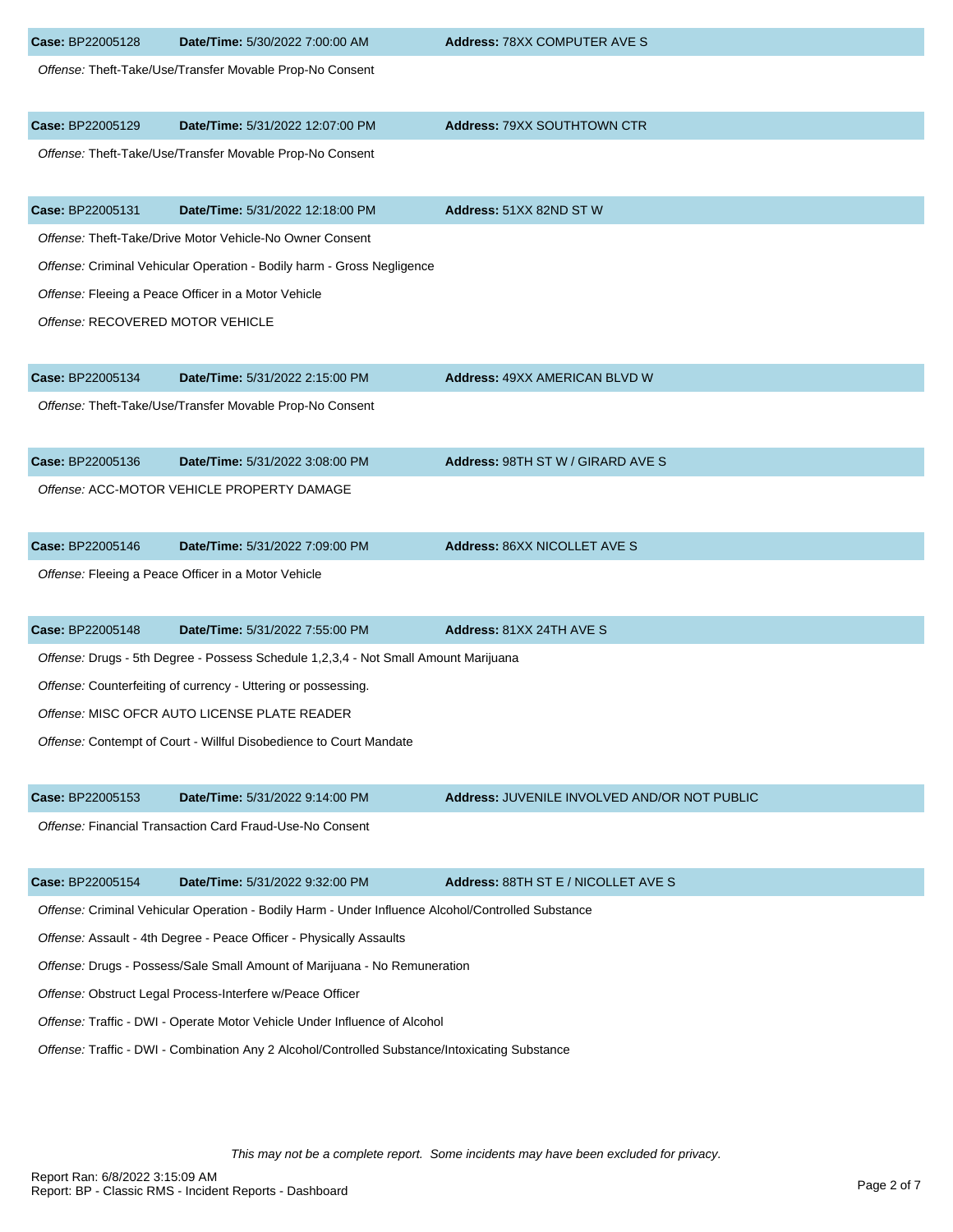| Case: BP22005158                                                                    | Date/Time: 6/1/2022 1:35:00 AM                                                                     | Address: JUVENILE INVOLVED AND/OR NOT PUBLIC |  |
|-------------------------------------------------------------------------------------|----------------------------------------------------------------------------------------------------|----------------------------------------------|--|
|                                                                                     | Offense: Emergency Telephone Calls/Communications - Interrupt, Interfere, Impede, Disrupt 911 Call |                                              |  |
|                                                                                     | Offense: MISC OFCR AUTO LICENSE PLATE READER                                                       |                                              |  |
|                                                                                     |                                                                                                    |                                              |  |
| Case: BP22005161                                                                    | Date/Time: 6/1/2022 2:11:00 AM                                                                     | <b>Address: 90XX LYNDALE AVE S</b>           |  |
|                                                                                     | Offense: Drugs - 5th Degree - Possess Schedule 1,2,3,4 - Not Small Amount Marijuana                |                                              |  |
|                                                                                     |                                                                                                    |                                              |  |
| Case: BP22005168                                                                    | Date/Time: 5/31/2022 5:30:00 PM                                                                    | Address: 93XX BLOOMINGTON FWY E              |  |
|                                                                                     | Offense: Theft-Take/Use/Transfer Movable Prop-No Consent                                           |                                              |  |
| Case: BP22005171                                                                    | Date/Time: 6/1/2022 10:57:00 AM                                                                    | <b>Address: 44XX 78TH STREET CIR W</b>       |  |
| Offense: Assault-5th Degree-Misdemeanor                                             |                                                                                                    |                                              |  |
|                                                                                     | Offense: Damage to Property - 1st Degree - Value Reduced Over \$1000                               |                                              |  |
|                                                                                     |                                                                                                    |                                              |  |
| Case: BP22005177                                                                    | Date/Time: 5/31/2022 3:00:00 PM                                                                    | Address: 35XX 88TH ST W                      |  |
|                                                                                     | Offense: Theft-Take/Use/Transfer Movable Prop-No Consent                                           |                                              |  |
|                                                                                     |                                                                                                    |                                              |  |
| Case: BP22005181                                                                    | Date/Time: 6/1/2022 3:32:00 PM                                                                     | <b>Address: 17XX AMERICAN BLVD E</b>         |  |
|                                                                                     | Offense: Giving Peace Officer False Name-of Another Person                                         |                                              |  |
|                                                                                     | Offense: Drugs - 5th Degree - Possess Schedule 1,2,3,4 - Not Small Amount Marijuana                |                                              |  |
|                                                                                     | Offense: Contempt of Court - Willful Disobedience to Court Mandate                                 |                                              |  |
| Case: BP22005187                                                                    | Date/Time: 6/1/2022 6:36:00 PM                                                                     | <b>Address: 7XX AMERICAN BLVD E</b>          |  |
|                                                                                     | Offense: Drugs - 5th Degree - Possess Schedule 1,2,3,4 - Not Small Amount Marijuana                |                                              |  |
|                                                                                     | Offense: Theft-Take/Use/Transfer Movable Prop-No Consent                                           |                                              |  |
|                                                                                     |                                                                                                    |                                              |  |
| Case: BP22005193                                                                    | Date/Time: 6/1/2022 10:14:00 PM                                                                    | <b>Address: 7XX AMERICAN BLVD E</b>          |  |
| Offense: Drugs - 5th Degree - Possess Schedule 1,2,3,4 - Not Small Amount Marijuana |                                                                                                    |                                              |  |
|                                                                                     | Offense: Theft-Take/Use/Transfer Movable Prop-No Consent                                           |                                              |  |
| Case: BP22005196                                                                    | Date/Time: 6/2/2022 12:16:00 AM                                                                    | Address: 102ND ST W / NORMANDALE BLVD        |  |
|                                                                                     | Offense: Traffic-DL-Driving after cancellation-inimical to public safety                           |                                              |  |
| Offense: MISC OFCR WARRANT ARREST                                                   |                                                                                                    |                                              |  |
|                                                                                     |                                                                                                    |                                              |  |
| Case: BP22005200                                                                    | Date/Time: 6/1/2022 8:30:00 PM                                                                     | Address: 7XX 98TH ST W                       |  |
|                                                                                     | Offense: Theft-Take/Use/Transfer Movable Prop-No Consent                                           |                                              |  |
|                                                                                     |                                                                                                    |                                              |  |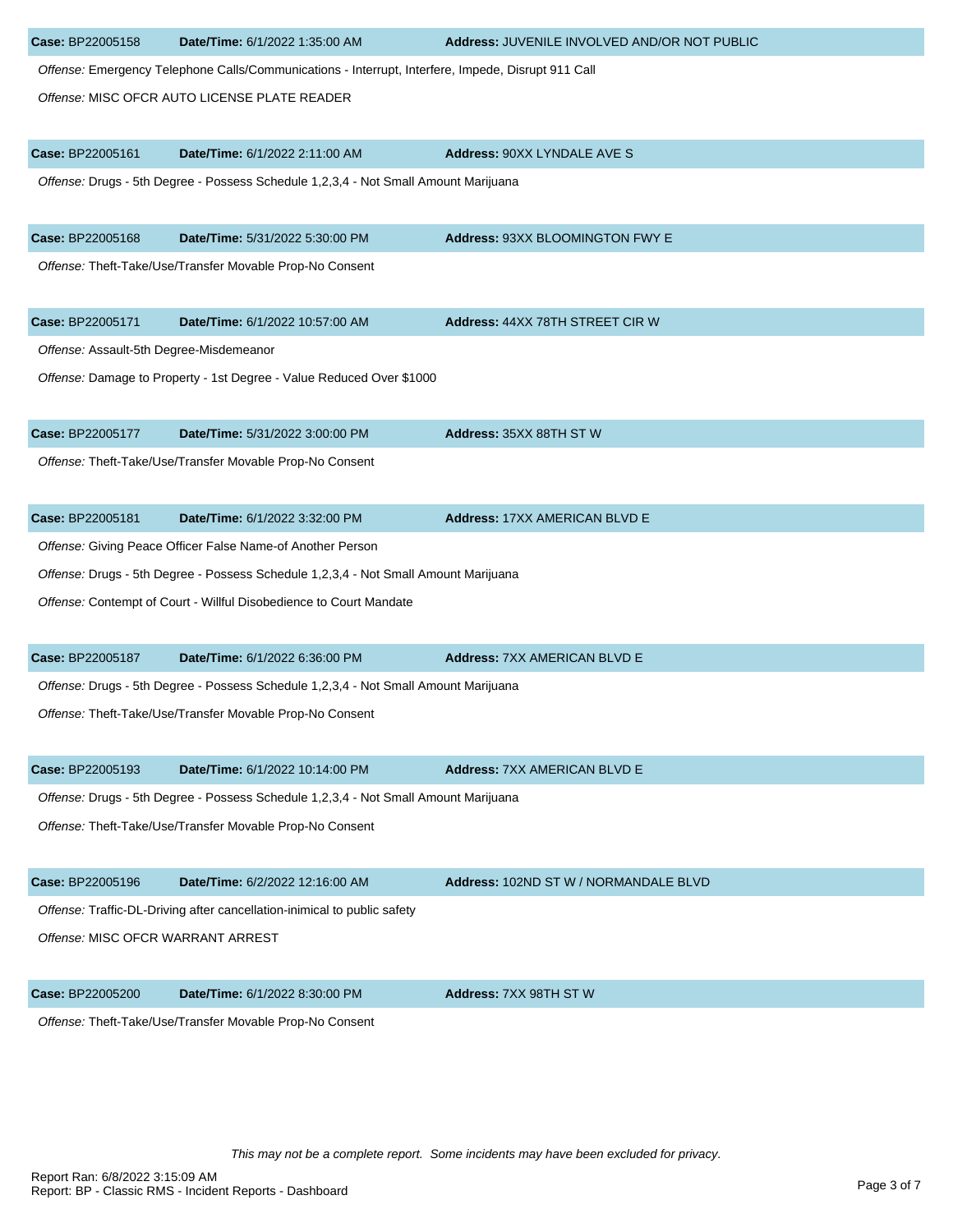| Case: BP22005203     | Date/Time: 6/2/2022 7:30:00 AM                                                      | <b>Address: 106XX BRUNSWICK RD</b>           |
|----------------------|-------------------------------------------------------------------------------------|----------------------------------------------|
|                      | Offense: Obscene/Harassing Phone Calls-Repeatedly Calls                             |                                              |
| Case: BP22005204     | Date/Time: 6/1/2022 11:30:00 AM                                                     | Address: 93XX LYNDALE AVE S                  |
|                      | Offense: Theft-Take/Use/Transfer Movable Prop-No Consent                            |                                              |
| Case: BP22005206     | Date/Time: 6/2/2022 9:02:00 AM                                                      | Address: 103XX BLAISDELL AVE S               |
|                      | Offense: With intent to abuse repeatedly use mail to harass                         |                                              |
| Case: BP22005216     | Date/Time: 6/2/2022 11:43:00 AM                                                     | Address: 106TH ST W / XERXES AVE S           |
|                      | Offense: Drugs - 5th Degree - Possess Schedule 1,2,3,4 - Not Small Amount Marijuana |                                              |
|                      | Offense: Traffic-DL-Driving after cancellation-inimical to public safety            |                                              |
| Case: BP22005218     | Date/Time: 6/2/2022 10:22:00 AM                                                     | Address: 4XX 107TH ST W                      |
| Offense: ANIMAL BITE |                                                                                     |                                              |
| Case: BP22005222     | Date/Time: 6/2/2022 1:28:00 PM                                                      | <b>Address: 34XX AMERICAN BLVD E</b>         |
|                      | Offense: Theft-Take/Drive Motor Vehicle-No Owner Consent                            |                                              |
| Case: BP22005231     | Date/Time: 6/2/2022 6:17:00 PM                                                      | <b>Address: 4XX AMERICAN BLVD W</b>          |
|                      | Offense: Theft-Take/Use/Transfer Movable Prop-No Consent                            |                                              |
| Case: BP22005232     | Date/Time: 6/2/2022 6:59:00 PM                                                      | Address: 80XX 33RD AVE S                     |
|                      | Offense: Damage to Property-4th Deg-Intentional Damage-Other Circumstances          |                                              |
| Case: BP22005233     | Date/Time: 6/2/2022 4:54:00 PM                                                      | <b>Address: 78XX PORTLAND AVE S</b>          |
|                      | Offense: Theft-Take/Use/Transfer Movable Prop-No Consent                            |                                              |
| Case: BP22005237     | Date/Time: 6/2/2022 8:46:00 PM                                                      | Address: JUVENILE INVOLVED AND/OR NOT PUBLIC |
|                      | Offense: Theft-Take/Drive Motor Vehicle-No Owner Consent                            |                                              |
|                      | Offense: Theft-Take/Use/Transfer Movable Prop-No Consent                            |                                              |
| Case: BP22005240     | Date/Time: 6/2/2022 9:10:00 PM                                                      | Address: 78XX PORTLAND AVE S                 |
|                      | Offense: Theft-Take/Use/Transfer Movable Prop-No Consent                            |                                              |
| Case: BP22005241     | Date/Time: 6/2/2022 9:47:00 PM                                                      | <b>Address: 105XX FRANCE AVE S</b>           |
|                      | Offense: Theft-Take/Drive Motor Vehicle-No Owner Consent                            |                                              |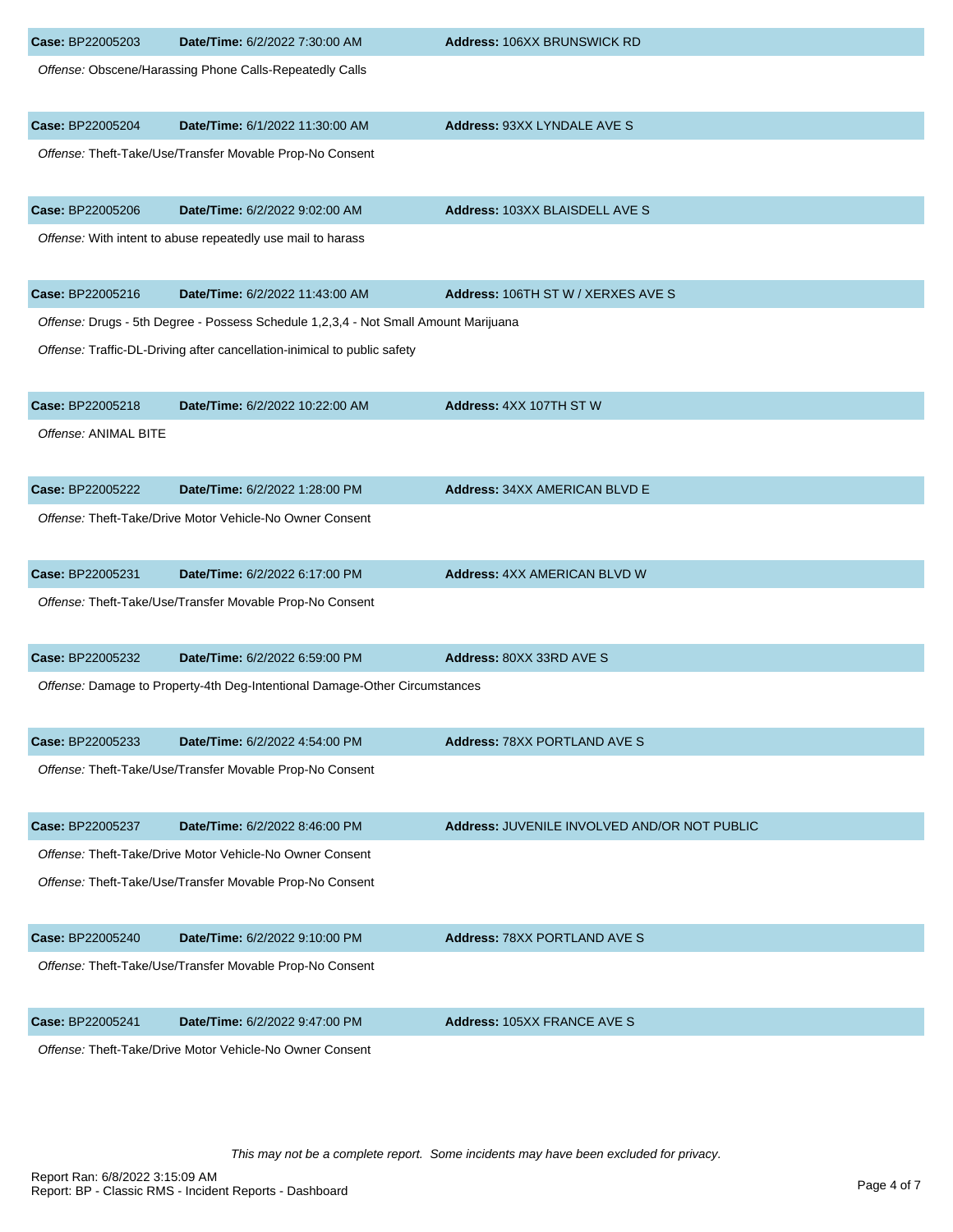| Case: BP22005246                             | Date/Time: 6/2/2022 6:30:00 PM                                                                        | Address: JUVENILE INVOLVED AND/OR NOT PUBLIC |
|----------------------------------------------|-------------------------------------------------------------------------------------------------------|----------------------------------------------|
| Offense: Juvenile Runaway                    |                                                                                                       |                                              |
| Case: BP22005249                             | Date/Time: 6/2/2022 9:00:00 PM                                                                        | Address: 107XX FRANCE AVE S                  |
|                                              | Offense: Damage to Property - 1st Degree - Value Reduced Over \$1000                                  |                                              |
| Case: BP22005256                             | Date/Time: 6/3/2022 12:11:00 PM                                                                       | Address: NORMANDALE BLVD / OLD SHAKOPEE RD W |
|                                              | Offense: Traffic Regulations - Failure to obey traffic control device                                 |                                              |
| Case: BP22005261                             | Date/Time: 6/3/2022 2:40:00 PM                                                                        | Address: PORTLAND AVE S / AMERICAN BLVD E    |
|                                              | Offense: Traffic Collision - Driver Involved Fails to Stop for Collision - Driven or Attended Vehicle |                                              |
| Case: BP22005262                             | Date/Time: 6/3/2022 3:15:00 PM                                                                        | <b>Address: 1XX WEST MARKET</b>              |
|                                              | Offense: Theft-Take/Use/Transfer Movable Prop-No Consent                                              |                                              |
|                                              | Offense: Trespass-Return to Property Within One Year                                                  |                                              |
|                                              | Offense: Burglary-3rd Deg-Steal/Commit Felony or Gross Misd                                           |                                              |
| Case: BP22005263                             | Date/Time: 6/3/2022 2:56:00 PM                                                                        | Address: FRANCE AVE S / BAILLIF PL           |
|                                              | Offense: ACC-MOTOR VEHICLE PERSONAL INJURY                                                            |                                              |
| Case: BP22005266                             | Date/Time: 6/3/2022 3:32:00 PM                                                                        | Address: 4XX AMERICAN BLVD W                 |
|                                              | Offense: Theft-Take/Use/Transfer Movable Prop-No Consent                                              |                                              |
| Case: BP22005267                             | Date/Time: 6/3/2022 4:42:00 PM                                                                        | Address: 4XX AMERICAN BLVD W                 |
|                                              | Offense: Theft-Take/Use/Transfer Movable Prop-No Consent                                              |                                              |
| Case: BP22005269                             | Date/Time: 6/3/2022 4:48:00 PM                                                                        | Address: 81XX 24TH AVE S                     |
|                                              | Offense: MISC OFCR AUTO LICENSE PLATE READER                                                          |                                              |
| Offense: RECOVERED MOTOR VEHICLE             |                                                                                                       |                                              |
| Offense: Receiving Stolen Property           |                                                                                                       |                                              |
| Case: BP22005270                             | Date/Time: 6/3/2022 5:05:00 PM                                                                        | Address: 81XX 24TH AVE S                     |
| Offense: Receiving Stolen Property           |                                                                                                       |                                              |
|                                              | Offense: Tamper With Motor Vehicle-Ride In/On-w/o Owner Permission                                    |                                              |
|                                              | Offense: Drugs - Possess Schedule 5 Controlled Substance                                              |                                              |
| Offense: MISC OFCR AUTO LICENSE PLATE READER |                                                                                                       |                                              |
| Offense: RECOVERED MOTOR VEHICLE             |                                                                                                       |                                              |
| Offense: MISC OFCR WARRANT ARREST            |                                                                                                       |                                              |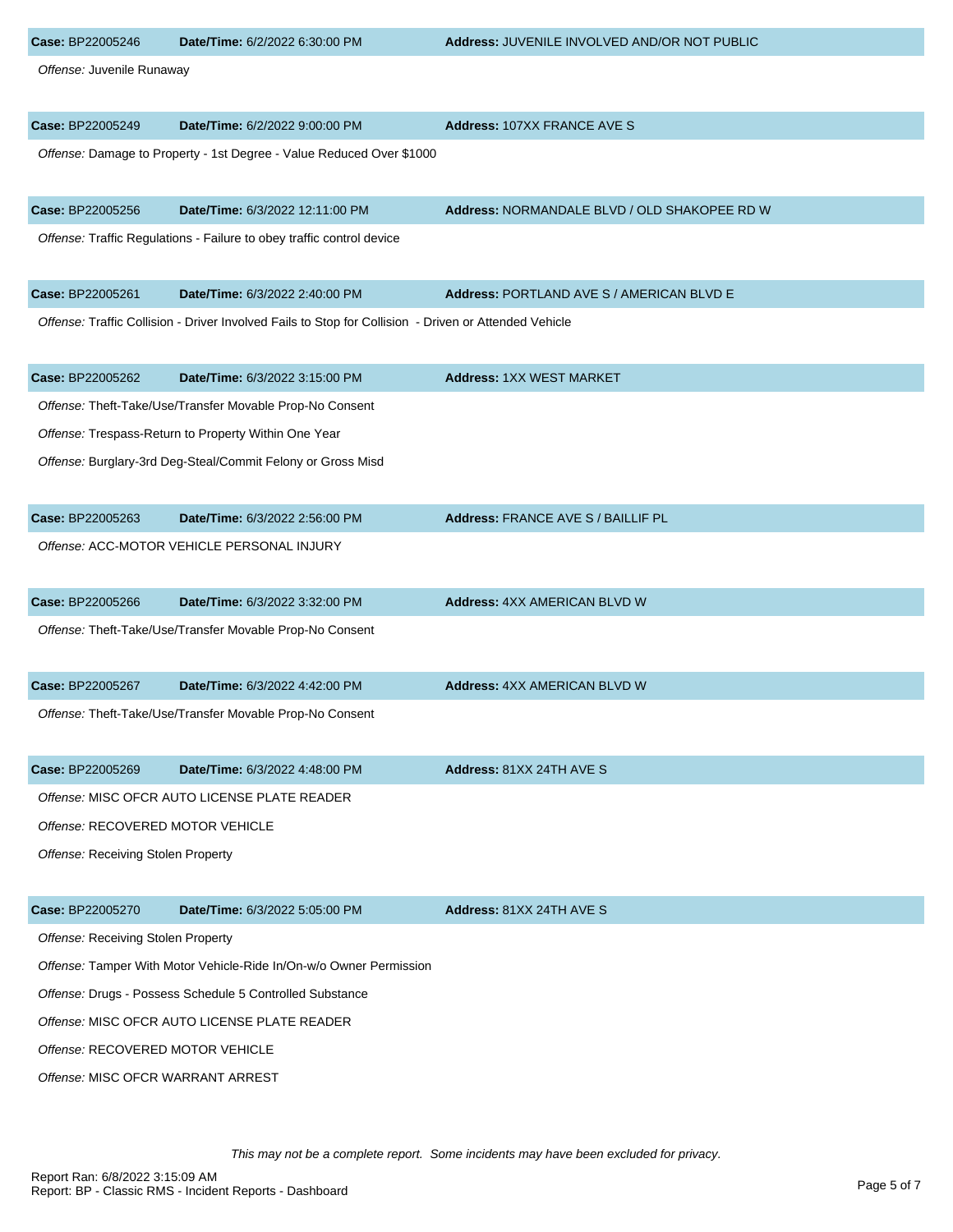| Case: BP22005278                  | Date/Time: 6/3/2022 8:36:00 PM                                                                          | Address: JUVENILE INVOLVED AND/OR NOT PUBLIC |
|-----------------------------------|---------------------------------------------------------------------------------------------------------|----------------------------------------------|
|                                   | Offense: Fleeing a Peace Officer in a Motor Vehicle                                                     |                                              |
|                                   | Offense: Giving Peace Officer False Name-of Another Person                                              |                                              |
| Offense: MISC OFCR WARRANT ARREST |                                                                                                         |                                              |
| Case: BP22005282                  | Date/Time: 6/3/2022 10:56:00 PM                                                                         | <b>Address: 90XX LYNDALE AVE S</b>           |
|                                   | Offense: Drugs - 5th Degree - Possess Schedule 1,2,3,4 - Not Small Amount Marijuana                     |                                              |
| Case: BP22005284                  | Date/Time: 6/4/2022 12:14:00 AM                                                                         | Address: 56XX 107TH ST W                     |
|                                   | Offense: Interfere with privacy-Enter home/Stare/Peep in window                                         |                                              |
| Case: BP22005297                  | Date/Time: 6/4/2022 10:00:00 AM                                                                         | Address: 80XX IKEA WAY                       |
|                                   | Offense: Theft-Take/Use/Transfer Movable Prop-No Consent                                                |                                              |
| Case: BP22005298                  | Date/Time: 6/4/2022 12:09:00 PM                                                                         | <b>Address: 98TH ST W / FRANCE AVE S</b>     |
|                                   | Offense: Traffic-DL-Driving after cancellation-inimical to public safety                                |                                              |
|                                   | Offense: Traffic Regulation - Driver Who Is Not Owner Must Later Produce Proof of Insurance If Required |                                              |
| Case: BP22005299                  | Date/Time: 6/4/2022 12:35:00 PM                                                                         | Address: 81XX 24TH AVE S                     |
|                                   | Offense: Traffic Regulation - Littering-Dangerous Object on Highway                                     |                                              |
|                                   | Offense: Trespass-Return to Property Within One Year                                                    |                                              |
| Case: BP22005305                  | Date/Time: 6/4/2022 2:14:00 PM                                                                          | <b>Address: 17XX AMERICAN BLVD E</b>         |
|                                   | Offense: ACC-MOTOR VEH PROPERTY DAMAGE-HIT & RUN                                                        |                                              |
| Case: BP22005306                  | Date/Time: 6/4/2022 2:50:00 PM                                                                          | Address: NORMANDALE BLVD / 94TH ST W         |
|                                   | Offense: ACC-MOTOR VEHICLE PERSONAL INJURY                                                              |                                              |
| Case: BP22005307                  | Date/Time: 6/4/2022 7:30:00 AM                                                                          | <b>Address: 7XX AMERICAN BLVD E</b>          |
|                                   | Offense: Theft-Take/Use/Transfer Movable Prop-No Consent                                                |                                              |
| Case: BP22005313                  | Date/Time: 6/4/2022 5:49:00 PM                                                                          | <b>Address: 78XX PORTLAND AVE S</b>          |
|                                   | Offense: Threats of Violence - Reckless Disregard Risk                                                  |                                              |
|                                   | Offense: Trespass-Return to Property Within One Year                                                    |                                              |
| Case: BP22005315                  | Date/Time: 6/4/2022 5:41:00 PM                                                                          | Address: JUVENILE INVOLVED AND/OR NOT PUBLIC |
| Offense: MISC UNFOUNDED CRIME     |                                                                                                         |                                              |
|                                   | Offense: Disorderly Conduct - Brawling or Fighting                                                      |                                              |